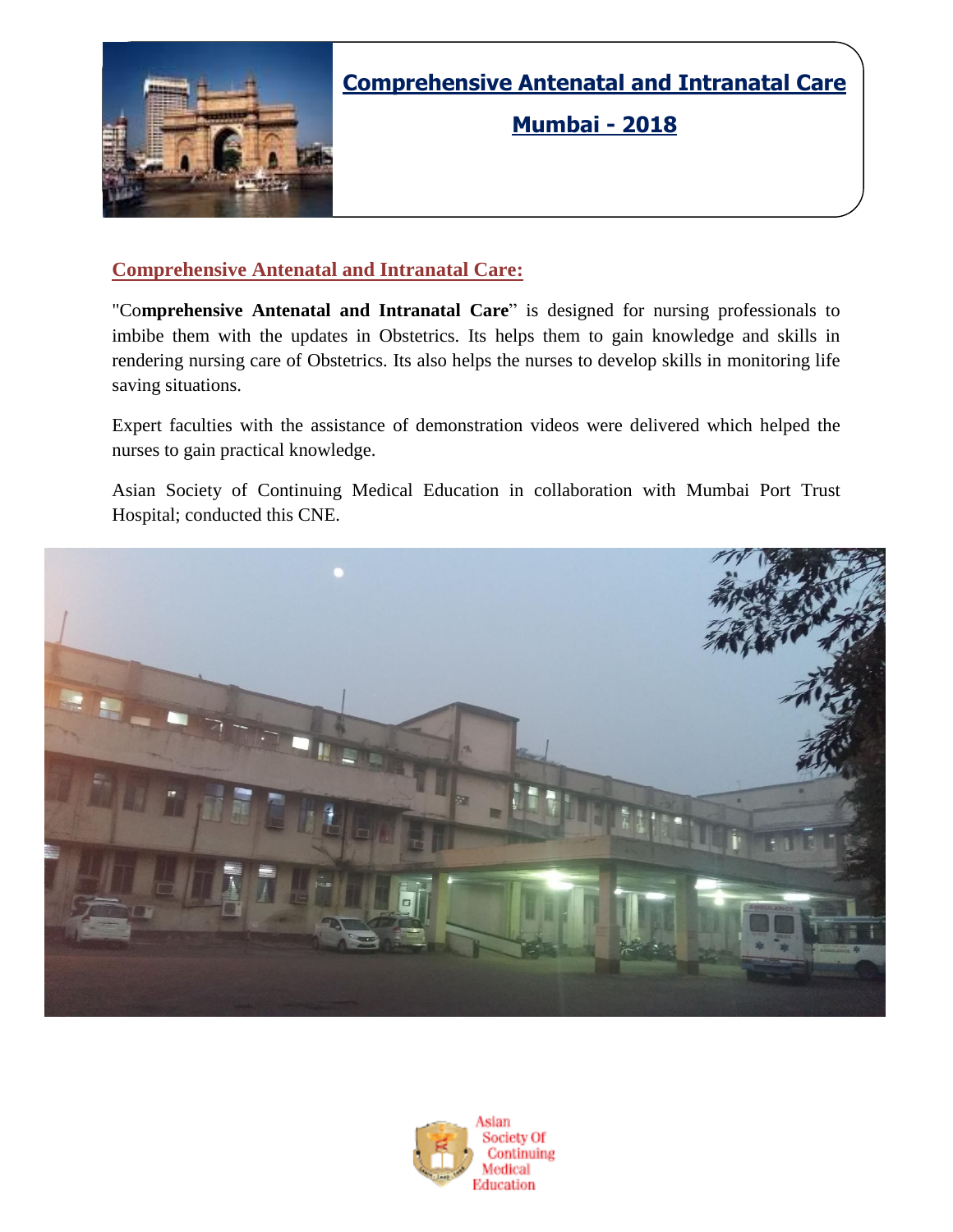## **Comprehensive Antenatal and Intranatal Care**

Date: 4<sup>th</sup> January 2018

**Venue and Place:** Mumbai Port Trust Hospital, Mumbai, Maharashtra, India.

#### **Total Attendees:** 152

#### **Speaker's Names:**

- 1. Mrs. Shweta Rasaria
- 2. Mrs. Beena Bhatia
- 3. Dr. Sheetal Gujral

#### **Talk and Case Discussion:**

- 1. Caring for the Antepartum Patient
- 2. Electronic Fetal Monitoring Part 1
- 3. Electronic Fetal Monitoring Part 2
- 4. Labour and Delivery
- 5. Assisted Delivery and Cesarean Section

#### **Feedback from Participants:**

- 1. Video presentation, demonstration was very helpful to me to revise my knowledge
- 2. Classes were very good and will be helpful in our daily care of the patients.

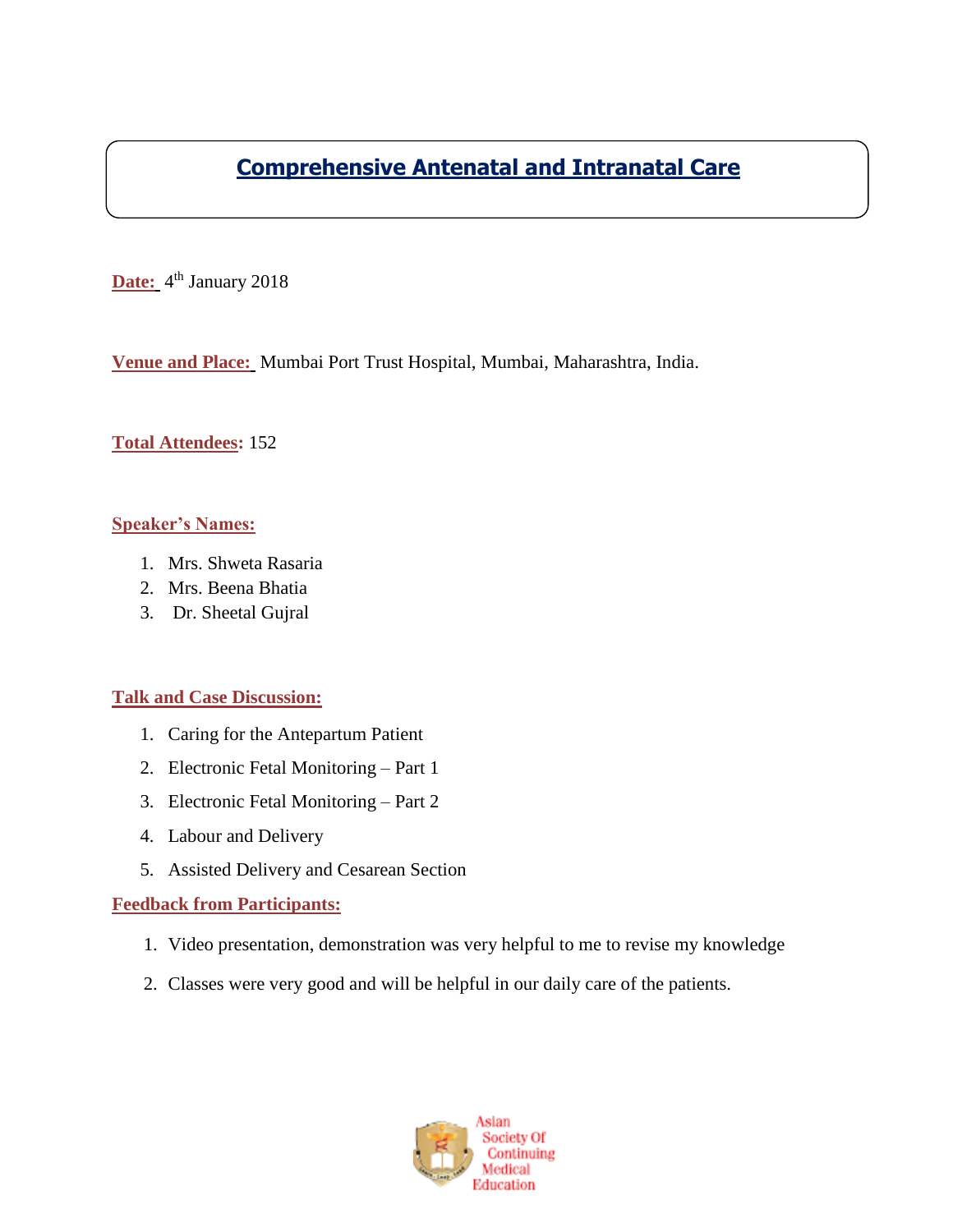**Comprehensive Antenatal and Intranatal Care**

# **SNAP SHOTRS**